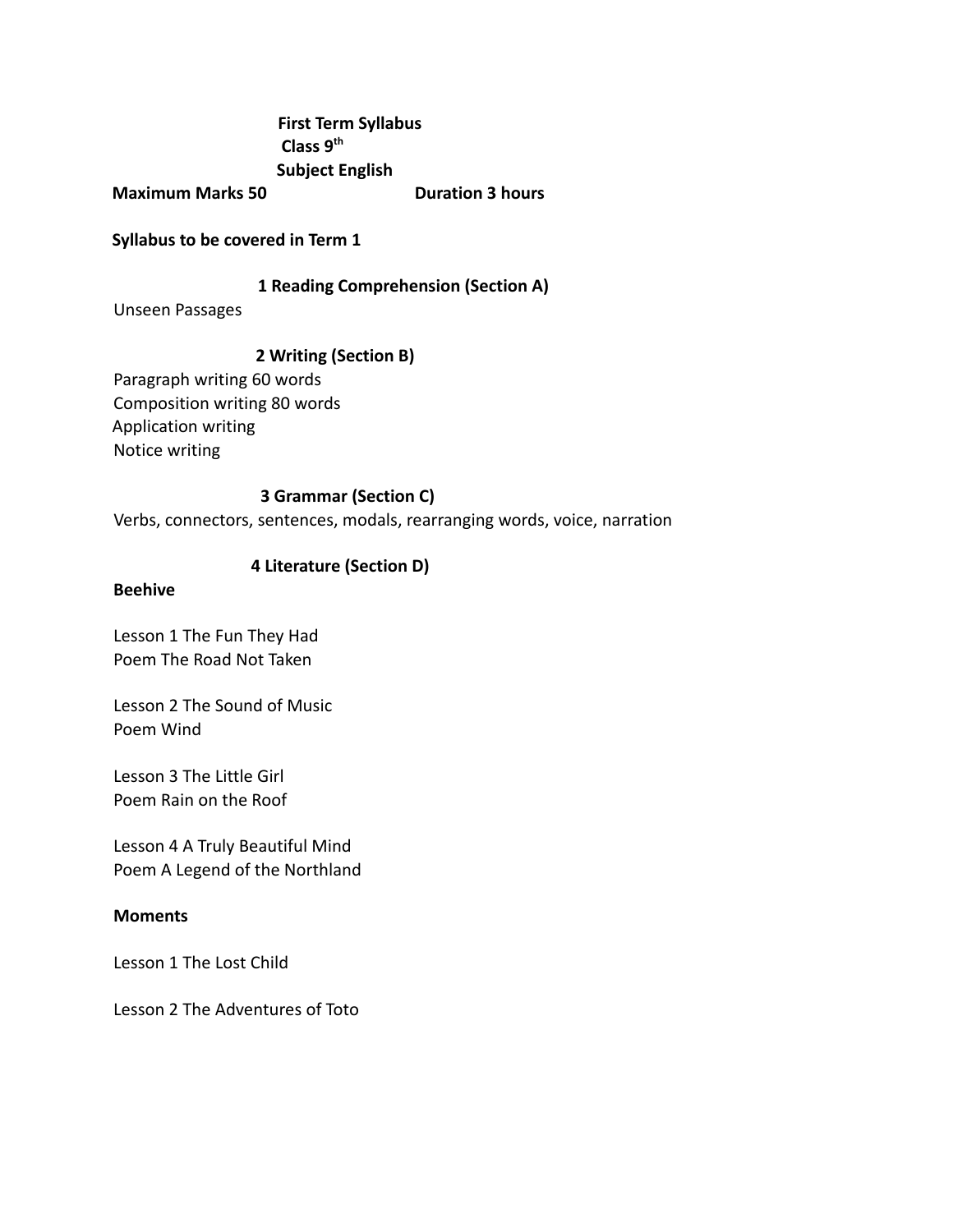Lesson 3 Iswaran the Storyteller

Lesson 5 The Happy Prince

**Paper Pattern**

**Section A Reading 10 marks**

**Question 1 Unseen Passages 1\*10 =10marks (10 marks mcq)**

**Section B Writing 12 marks**

**Question 2 Application/Letter 4 marks**

**Question 3 Paragraph writing 4 marks**

**Question 4 Notice Writing 4 marks**

**Section C Grammar 8 marks**

**Question no.5 5 marks (5 marks mcq)**

**Question no. 6 3 marks**

**Section D Literature 20 Marks**

**Textbook Beehive 13 marks**

**Question 7 Comprehension 5 marks (3marks mcq)**

**Question 8 Comprehension Poem 3marks ( 2marks mcq)**

**Question 9 Short question 20 to 30 words 2 marks**

**Question 10 question 30 to 40 words 3 marks**

**Supplementary Book 7 marks**

**Question 11 2 short questions 20 to 30 words 2 marks each 2\*2=4marks**